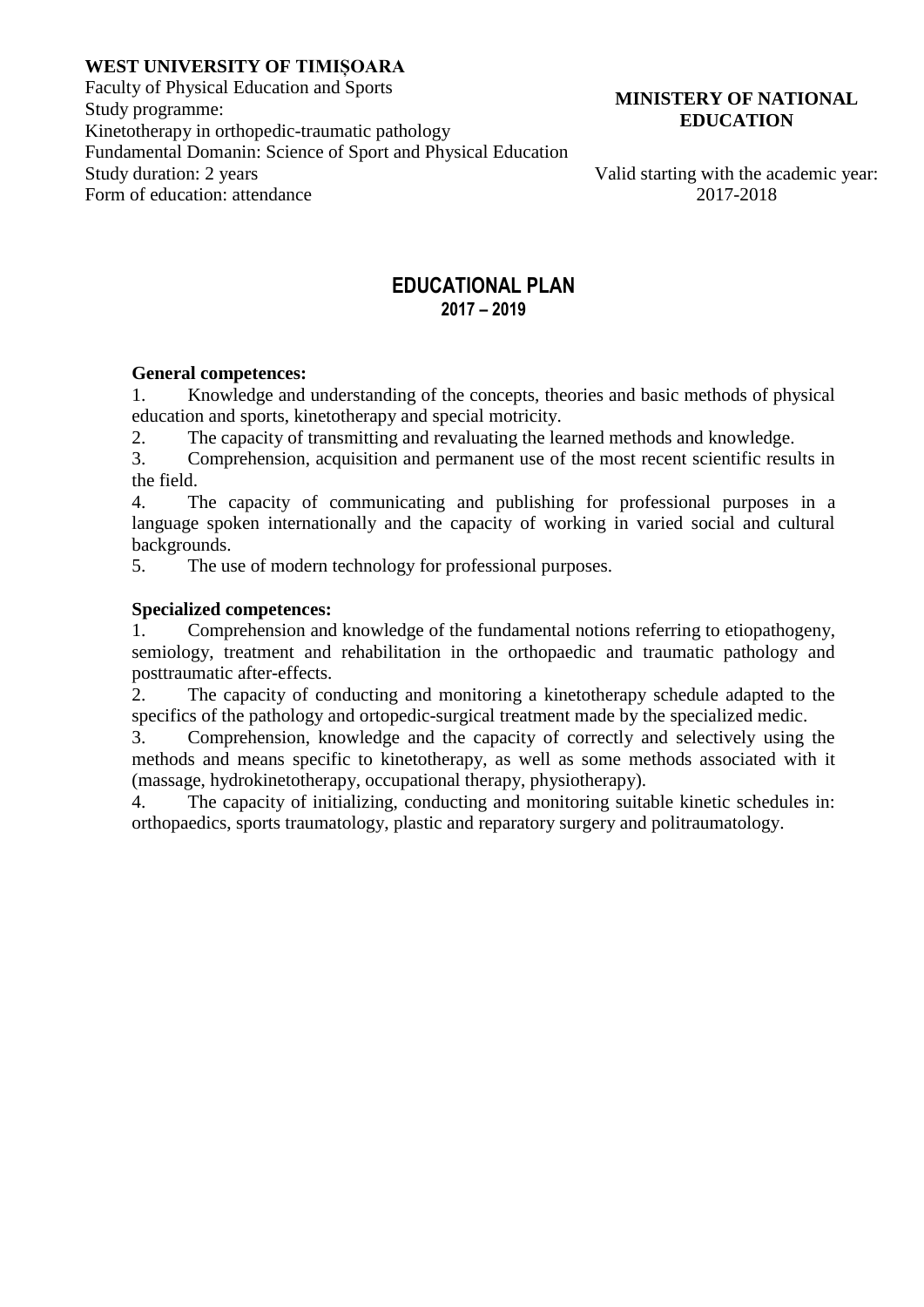## **WEST UNIVERSITY OF TIMIȘOARA**

Faculty of Physical Education and Sports Study programme: Kinetotherapy in orthopedic-traumatic pathology Fundamental Domanin: Science of Sport and Physical Education Study duration: 2 years<br>Form of education: attendance

## **MINISTERY OF NATIONAL EDUCATION**

Valid starting with the academic year:<br>2017-2018

| Nr.<br>crt.    | <b>Discipline denomination</b>       |                          | <b>Evaluation</b> |                |                          |                           |                          |               |
|----------------|--------------------------------------|--------------------------|-------------------|----------------|--------------------------|---------------------------|--------------------------|---------------|
|                | <b>Year I</b><br>$2017 - 2018$       | <b>Sem I</b><br>14 weeks |                   |                |                          | <b>Sem II</b><br>14 weeks |                          |               |
|                | <b>Mandatory disciplines</b>         | $\mathbf C$              | S/Lp              | <b>ECTS</b>    | $\mathbf C$              | S/Lp                      | <b>ECTS</b>              |               |
| $\mathbf{1}$   | Rehabilitation in the Pathology of   | 2                        | 1                 | 6              | $\overline{2}$           | 1                         | 7                        | E1, E2        |
|                | the Locomotor System                 |                          |                   |                |                          |                           |                          |               |
| $\overline{2}$ | Physiology and Physiopathology of    | $\overline{2}$           | $\mathbf{1}$      | 6              | $\overline{a}$           |                           |                          | E             |
|                | Locomotion                           |                          |                   |                |                          |                           |                          |               |
| $\overline{3}$ | Administration and Management of     | $\mathbf{1}$             | $\mathbf{1}$      | $\overline{4}$ |                          |                           |                          | $\mathcal{C}$ |
|                | the Rehabilitation Centers           |                          |                   |                |                          |                           |                          |               |
| $\overline{4}$ | Rehabilitation<br>through<br>Aquatic | $\mathbf{1}$             | $\overline{2}$    | 6              |                          |                           |                          | E             |
|                | Therapies                            |                          |                   |                |                          |                           |                          |               |
| 5              | Ocupational Therapy in Orthopedic    | $\mathbf{1}$             | $\mathbf{1}$      | $\overline{4}$ | $\overline{a}$           |                           |                          | ${\bf E}$     |
|                | and Trauma Pathology                 |                          |                   |                |                          |                           |                          |               |
| 6              | <b>Clinical Stages</b>               | $\overline{\phantom{0}}$ | $\overline{2}$    | $\overline{4}$ | $\overline{\phantom{a}}$ | $\overline{\phantom{a}}$  | $\overline{\phantom{a}}$ | $\mathbf C$   |
| $\tau$         | Physiotherapy in Orthopedic and      |                          |                   |                | $\overline{2}$           | $\overline{2}$            | 8                        | E             |
|                | <b>Trauma Pathology</b>              |                          |                   |                |                          |                           |                          |               |
| 8              | Rehabilitation in Politraumathology  |                          |                   |                | $\overline{2}$           | $\mathbf{1}$              | $\overline{7}$           | ${\bf E}$     |
| 9              | Kinetictherapy Practice              |                          |                   |                | $\overline{\phantom{a}}$ | $\overline{4}$            | 8                        | $\mathcal{C}$ |
|                | <b>Total ore</b>                     | $\overline{7}$           | 8                 |                | 6                        | 8                         |                          |               |
|                |                                      | 15                       |                   | 30             | 14                       |                           | 30                       |               |